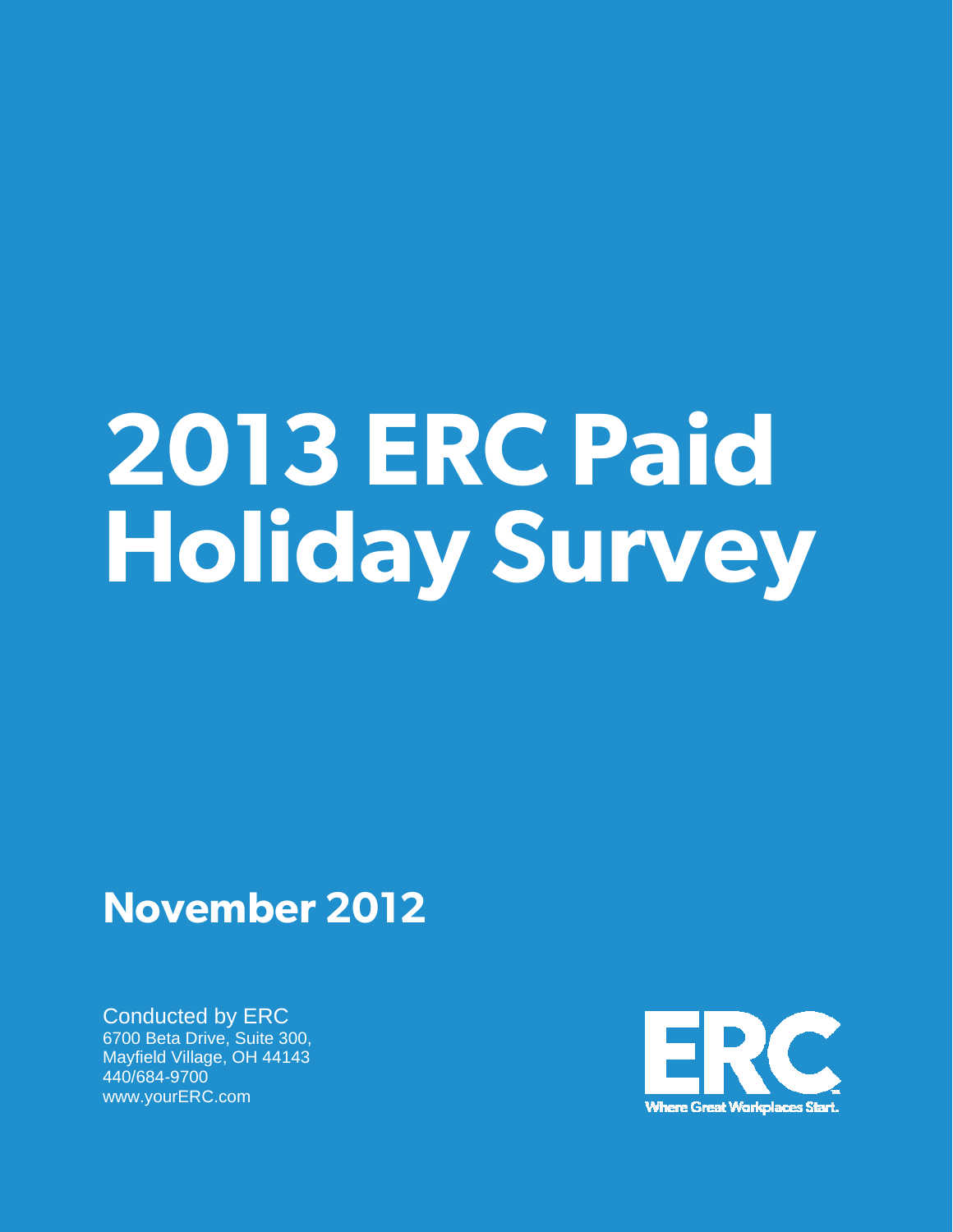# **About ERC**

ERC is Northeast Ohio's largest organization dedicated to HR and workplace programs, practices, training and consulting. ERC membership provides employers access to an incredible amount of information, expertise, and cost savings that supports the attraction, retention, and development of great employees. We also host the nationally recognized NorthCoast 99 program and sponsor the ERC Health insurance program. For more information about ERC, please visit [www.yourERC.com](http://www.yourerc.com/).

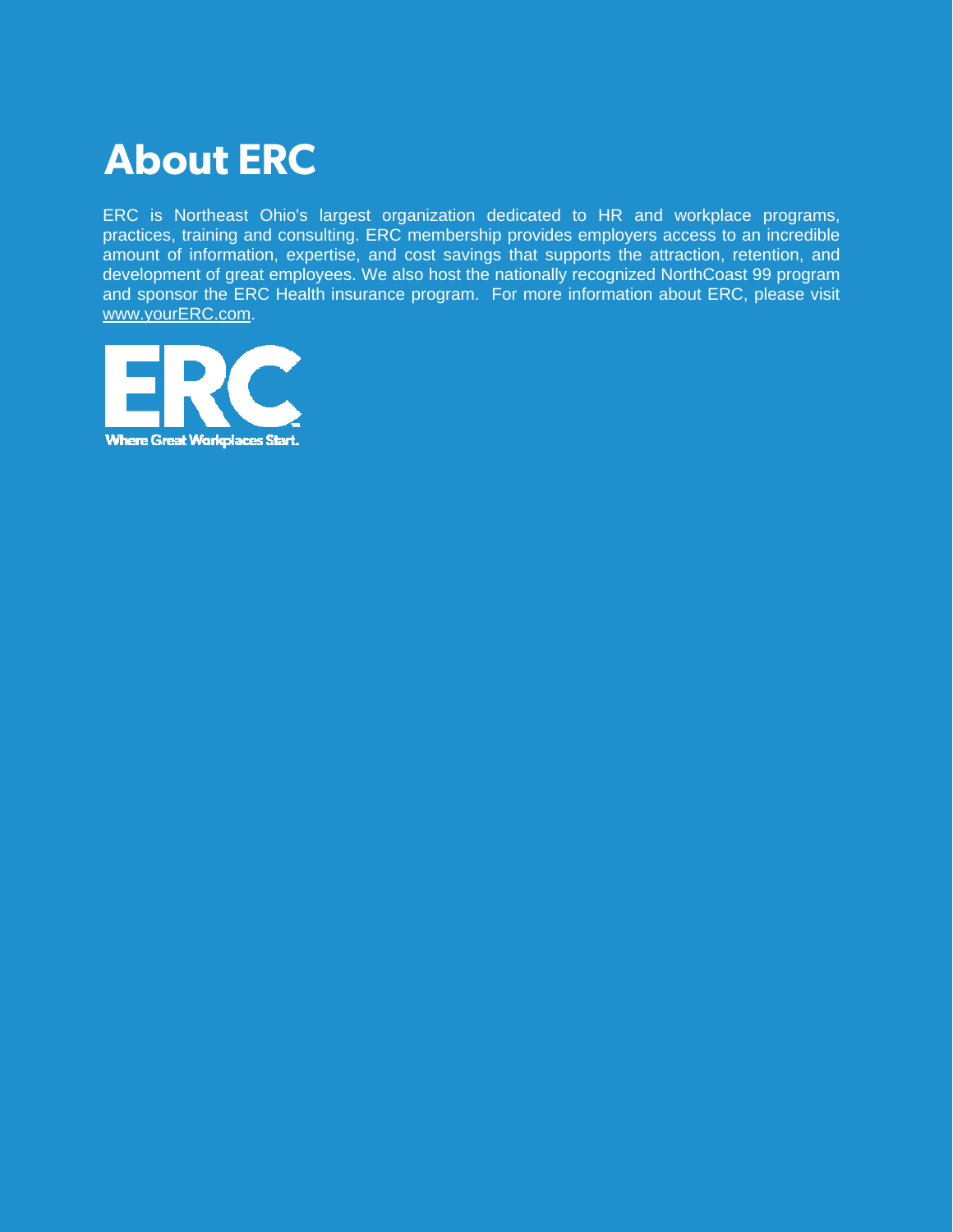# **Table of Contents**

| <b>Introduction &amp; Methodology</b>                 | 3 <sup>1</sup>  |
|-------------------------------------------------------|-----------------|
| <b>Number of Paid Holidays Offered</b>                | $\overline{4}$  |
| <b>Paid Holidays Offered - All Employers</b>          | 5 <sup>1</sup>  |
| <b>Paid Holidays Offered - By Industry</b>            | 6 <sup>1</sup>  |
| <b>Paid Holidays Offered - By Organizational Size</b> | $9^{\circ}$     |
| <b>Special Holidays &amp; Shutdowns</b>               | 13 <sup>°</sup> |
| <b>Respondent Demographics</b>                        | 19              |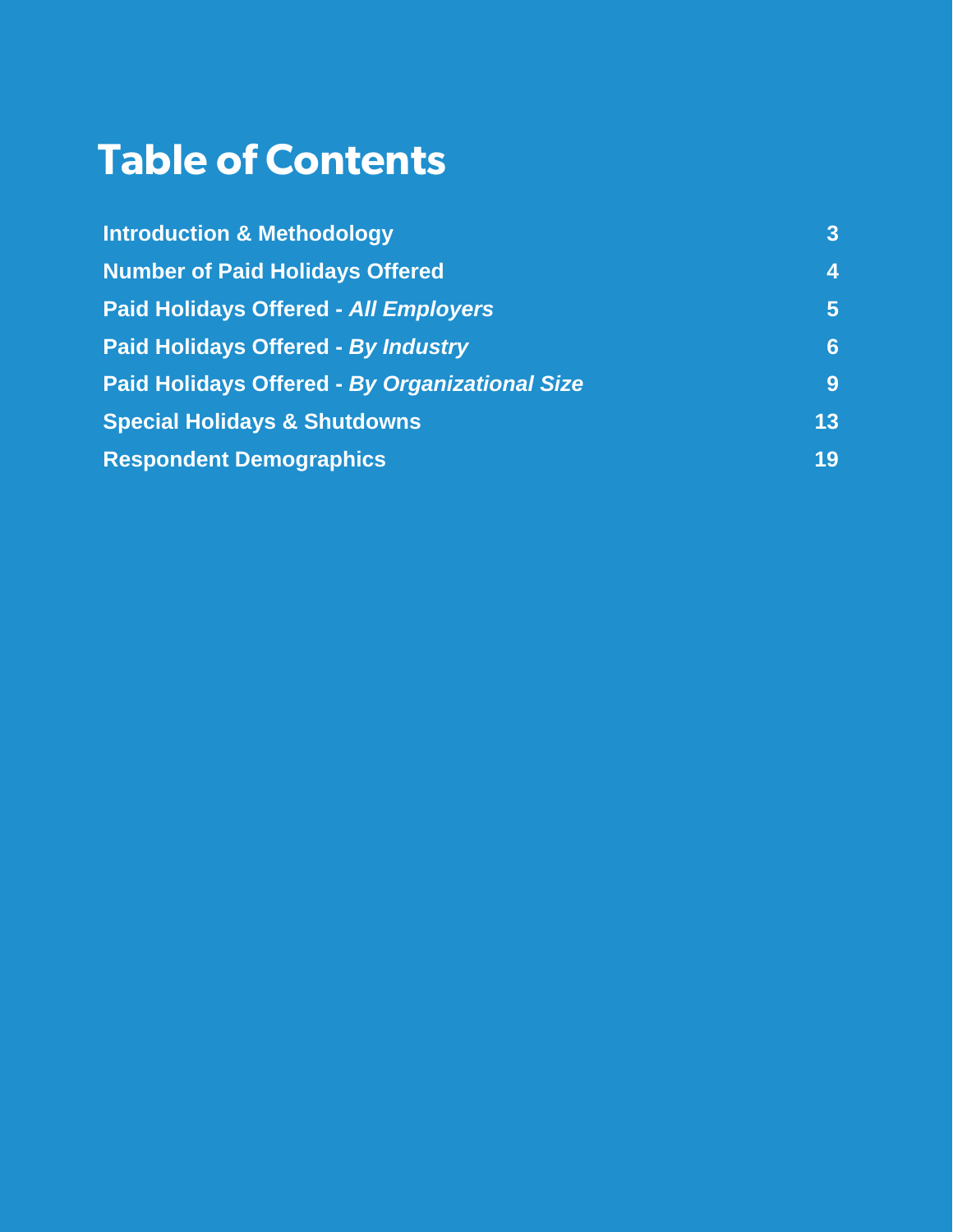## **Introduction & Methodology**

This report summarizes the results of ERC's survey of organizations in Northeast Ohio, conducted in October and November of 2012, on paid holidays. The survey reports benchmark information on which holidays Northeast Ohio organizations plan to observe as full or half day paid holidays in 2013. The survey also provides information on holiday shutdown practices and special issues pertaining to the 2013 holiday schedule. Paid holiday information is reported by industry type and organizational size.

All ERC members were invited to participate in the survey starting on October  $9<sup>th</sup>$  via email invitation and other promotions, and participated in the survey throughout the month. The survey officially closed on November 9th. In order to provide the most reliable and accurate information, data was cleaned and duplicate records were removed. Any outliers or invalid data were also eliminated, yielding a final data set of 202 participating organizations, only from Northeast Ohio. Qualitative data was coded where applicable or analyzed according to commonality or major themes, and all quantitative data was analyzed using statistical software to ensure data validity and reliability.

This report shows several frequencies and response distributions. Frequencies of data responses may not total 100% exactly in some cases due to rounding of decimals or the ability for participating organizations to select multiple response options. In some cases, breakouts are not included due to quantity of data or insufficient sample.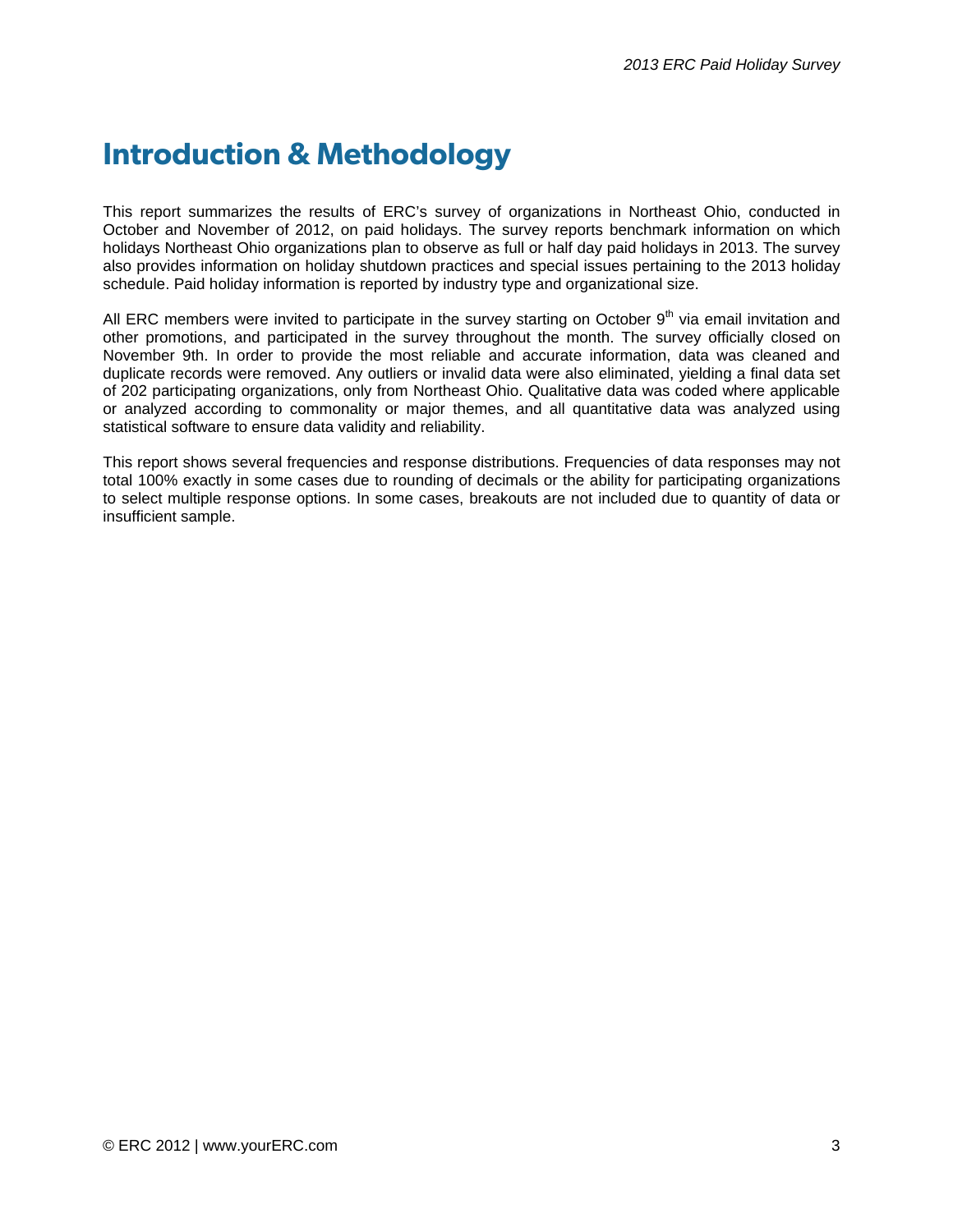## **Number of Paid Holidays Offered**

#### **Number of paid holidays offered by organizations**

|                            | <b>Minimum</b> | <b>Maximum</b> | Average |
|----------------------------|----------------|----------------|---------|
| <b>All Employers</b>       | 3              | 16             | 10      |
| <b>Industry</b>            |                |                |         |
| Manufacturing              | $\overline{4}$ | 16             | 11      |
| Non-Manufacturing          | 3              | 14             | 10      |
| Non-Profit                 | 8              | 15             | 11      |
| <b>Organizational Size</b> |                |                |         |
| $1 - 50$                   | 6              | 15             | 11      |
| 51-200                     | 3              | 16             | 10      |
| 201-500                    | 7              | 14             | 11      |
| Over 500                   | 8              | 14             | 11      |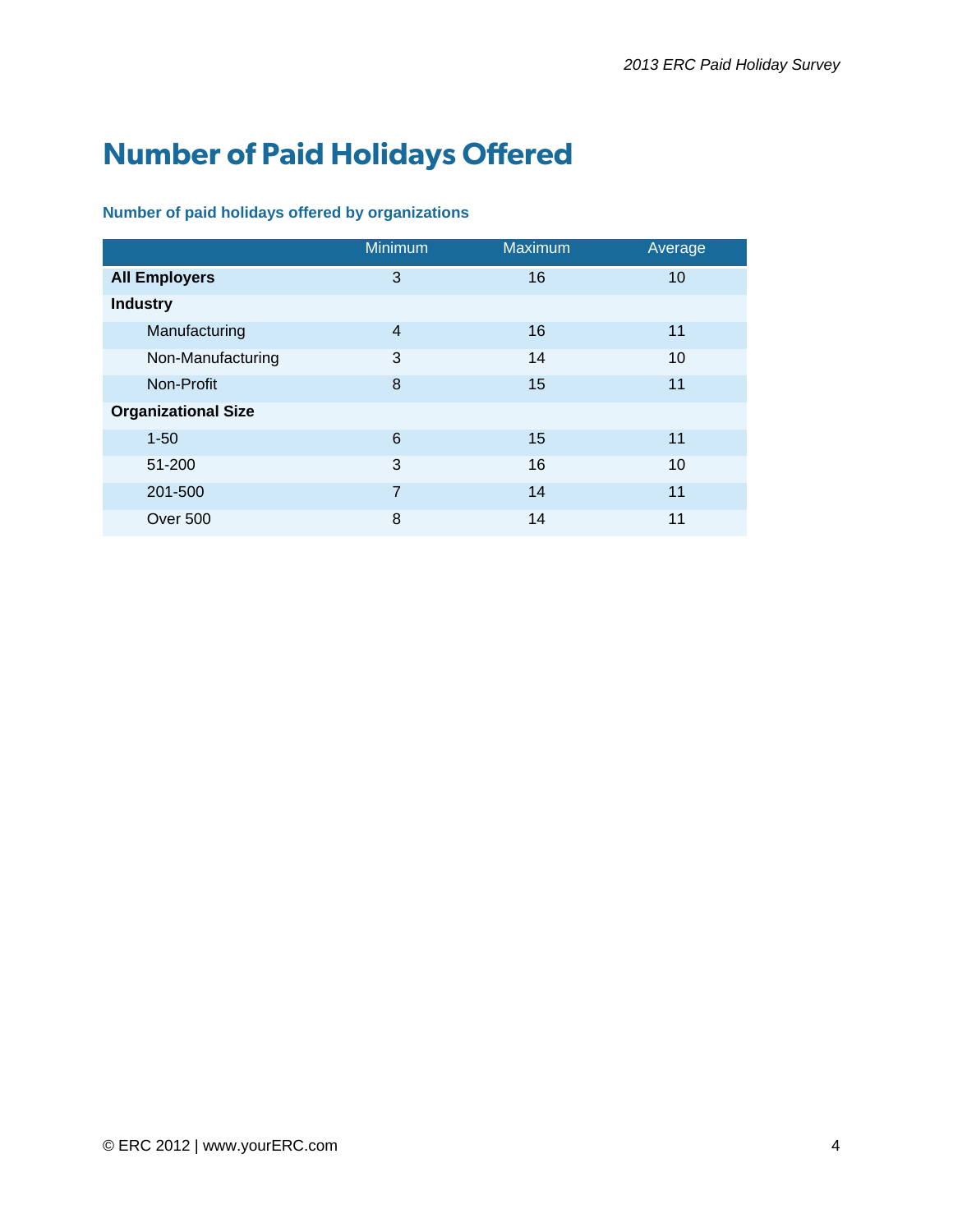## **Paid Holidays Offered– All Employers**

#### **Paid holidays offered | All Organizations**

|                                                     | Full Day | <b>Half Day</b> |
|-----------------------------------------------------|----------|-----------------|
| <b>Employee Birthday</b>                            | 7%       | $0\%$           |
| One Floating Holiday                                | 24%      | 0%              |
| <b>Two Floating Holidays</b>                        | 10%      | 0%              |
| New Year's Eve 2012 - Monday, December 31           | 39%      | 10%             |
| New Year's Day 2013 - Tuesday, January 1            | 98%      | 1%              |
| Day after New Year's Day 2013- Wednesday, January 2 | 1%       | 0%              |
| Martin Luther King Jr. Day - Monday, January 21     | 11%      | 0%              |
| Presidents Day - Monday, February 18                | 8%       | 0%              |
| Good Friday - Friday, March 29                      | 40%      | 6%              |
| Memorial Day - Monday, May 27                       | 95%      | 1%              |
| Independence Day - Thursday, July 4                 | 98%      | 1%              |
| Day after Independence Day- Friday, July 5          | 11%      | 0%              |
| Labor Day - Monday, September 2                     | 94%      | 1%              |
| Columbus Day - Monday, October 14                   | 3%       | 0%              |
| Veterans Day - Monday, November 11                  | 4%       | 0%              |
| Thanksgiving - Thursday, November 28                | 99%      | 1%              |
| Day after Thanksgiving - Friday, November 29        | 80%      | 1%              |
| Christmas Eve - Tuesday, December 24                | 59%      | 11%             |
| Christmas - Wednesday, December 25                  | 98%      | 1%              |
| Day after Christmas - Thursday, December 26         | 9%       | 0%              |
| New Year's Eve 2013 - Tuesday, December 31          | 27%      | 11%             |
| New Year's Day 2014 - Wednesday, January 1          | 84%      | 1%              |
| Day After New Year's Day 2014 - Thursday, January 2 | 2%       | 0%              |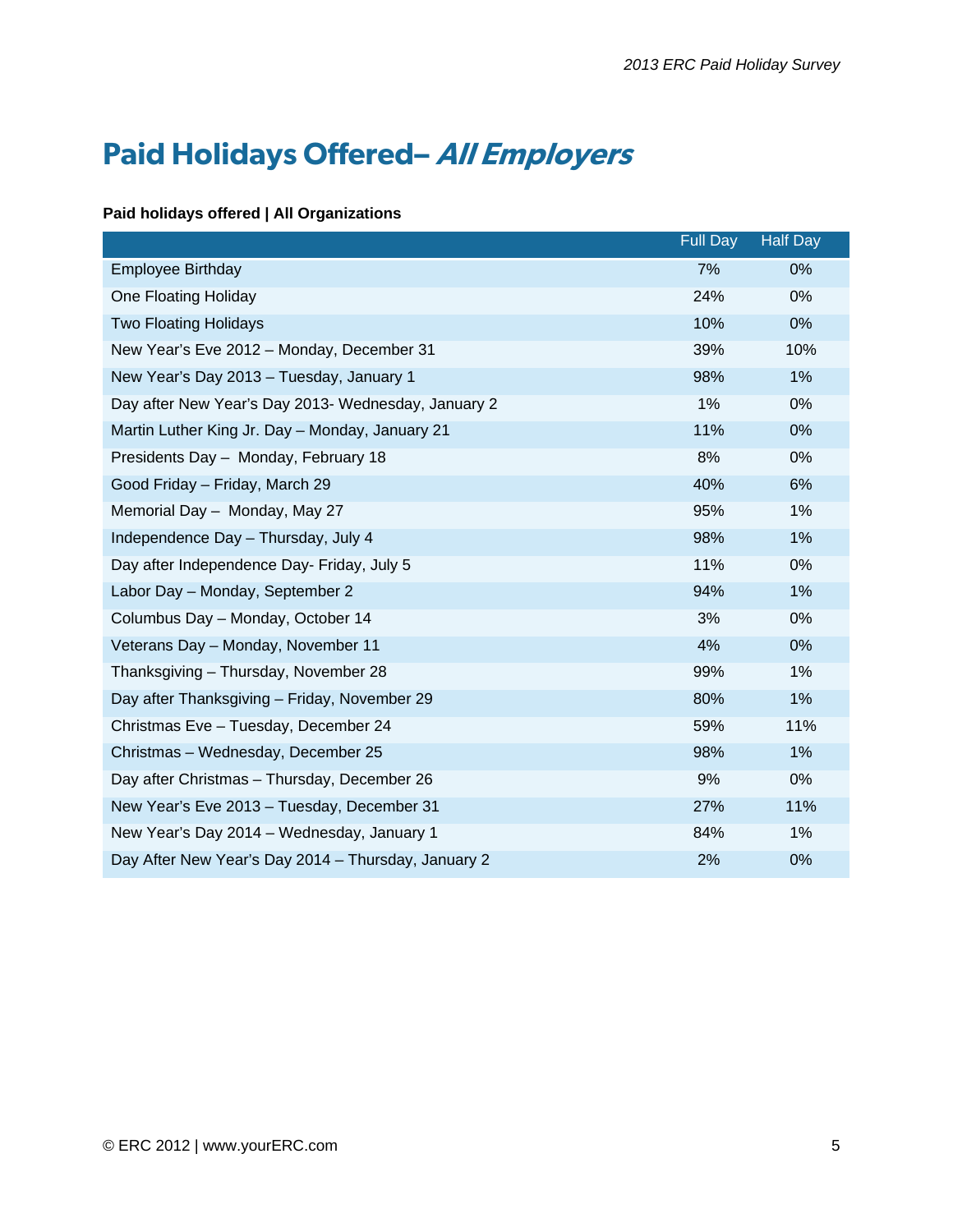## **Paid Holidays Offered– By Industry**

#### **Paid holidays offered | Manufacturing**

|                                                     | <b>Full Day</b> | <b>Half Day</b> |
|-----------------------------------------------------|-----------------|-----------------|
| <b>Employee Birthday</b>                            | 7%              | $0\%$           |
| One Floating Holiday                                | 25%             | 1%              |
| <b>Two Floating Holidays</b>                        | 11%             | 0%              |
| New Year's Eve 2012 - Monday, December 31           | 50%             | 3%              |
| New Year's Day 2013 - Tuesday, January 1            | 98%             | 2%              |
| Day after New Year's Day 2013- Wednesday, January 2 | 2%              | 0%              |
| Martin Luther King Jr. Day - Monday, January 21     | 1%              | 0%              |
| Presidents Day - Monday, February 18                | 3%              | 0%              |
| Good Friday - Friday, March 29                      | 57%             | 4%              |
| Memorial Day - Monday, May 27                       | 95%             | 3%              |
| Independence Day - Thursday, July 4                 | 97%             | 3%              |
| Day after Independence Day- Friday, July 5          | 14%             | 0%              |
| Labor Day - Monday, September 2                     | 93%             | 3%              |
| Columbus Day - Monday, October 14                   | 0%              | 0%              |
| Veterans Day - Monday, November 11                  | 1%              | 0%              |
| Thanksgiving - Thursday, November 28                | 97%             | 3%              |
| Day after Thanksgiving - Friday, November 29        | 87%             | 3%              |
| Christmas Eve - Tuesday, December 24                | 73%             | 6%              |
| Christmas - Wednesday, December 25                  | 97%             | 2%              |
| Day after Christmas - Thursday, December 26         | 11%             | $0\%$           |
| New Year's Eve 2013 - Tuesday, December 31          | 35%             | 5%              |
| New Year's Day 2014 - Wednesday, January 1          | 82%             | 2%              |
| Day After New Year's Day 2014 - Thursday, January 2 | 3%              | 0%              |
|                                                     |                 |                 |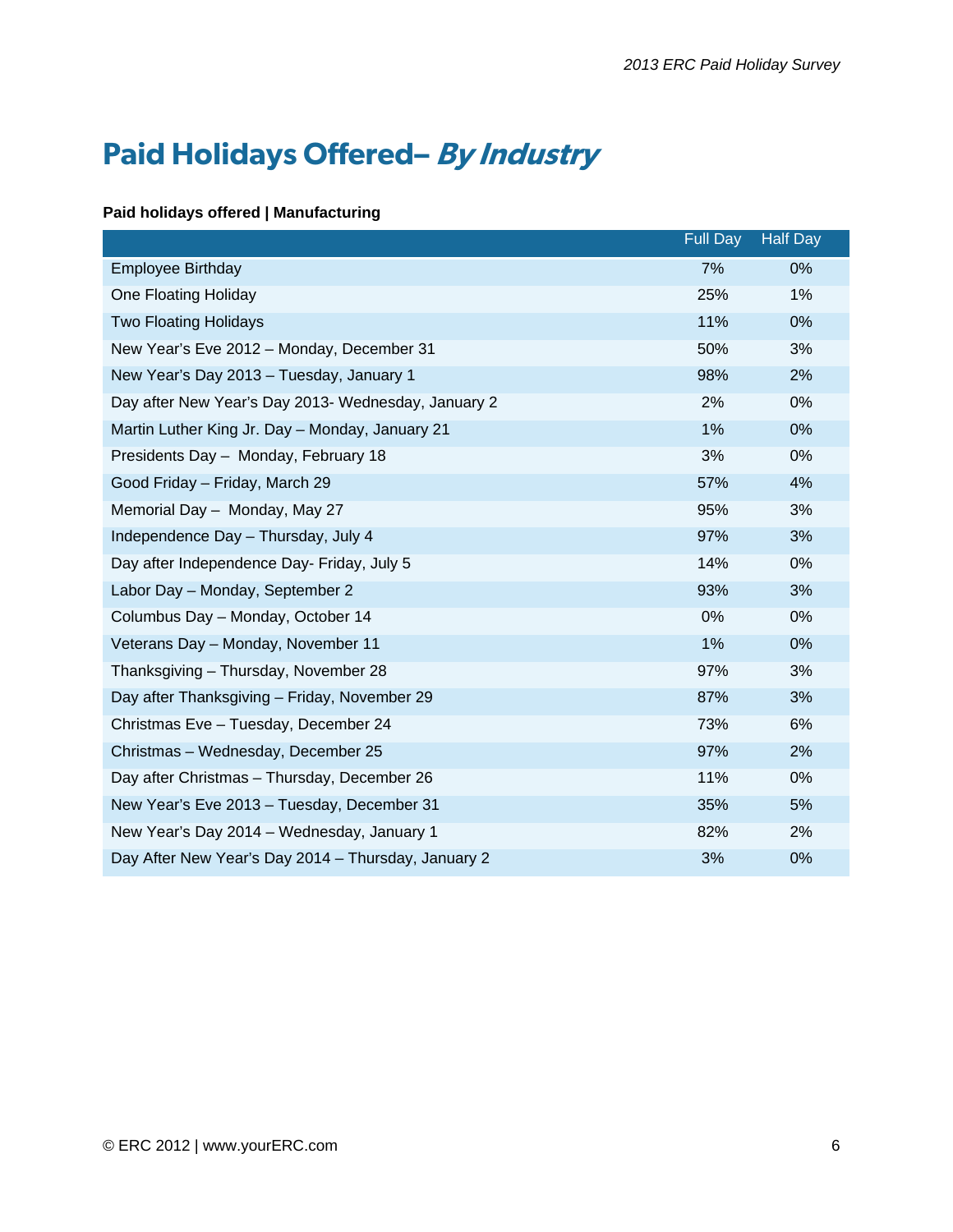#### **Paid holidays offered | Non-Manufacturing**

|                                                     | <b>Full Day</b> | <b>Half Day</b> |
|-----------------------------------------------------|-----------------|-----------------|
| <b>Employee Birthday</b>                            | 8%              | $0\%$           |
| One Floating Holiday                                | 24%             | $0\%$           |
| <b>Two Floating Holidays</b>                        | 6%              | 0%              |
| New Year's Eve 2012 - Monday, December 31           | 20%             | 20%             |
| New Year's Day 2013 - Tuesday, January 1            | 97%             | 0%              |
| Day after New Year's Day 2013- Wednesday, January 2 | 0%              | $0\%$           |
| Martin Luther King Jr. Day - Monday, January 21     | 11%             | 0%              |
| Presidents Day - Monday, February 18                | 10%             | 0%              |
| Good Friday - Friday, March 29                      | 18%             | 11%             |
| Memorial Day - Monday, May 27                       | 94%             | 0%              |
| Independence Day - Thursday, July 4                 | 97%             | 0%              |
| Day after Independence Day- Friday, July 5          | 10%             | 10%             |
| Labor Day - Monday, September 2                     | 94%             | 0%              |
| Columbus Day - Monday, October 14                   | 6%              | 0%              |
| Veterans Day - Monday, November 11                  | 7%              | 0%              |
| Thanksgiving - Thursday, November 28                | 100%            | 0%              |
| Day after Thanksgiving - Friday, November 29        | 72%             | 0%              |
| Christmas Eve - Tuesday, December 24                | 38%             | 18%             |
| Christmas - Wednesday, December 25                  | 99%             | 0%              |
| Day after Christmas - Thursday, December 26         | 8%              | 0%              |
| New Year's Eve 2013 - Tuesday, December 31          | 13%             | 18%             |
| New Year's Day 2014 - Wednesday, January 1          | 85%             | 1%              |
| Day After New Year's Day 2014 - Thursday, January 2 | 1%              | 0%              |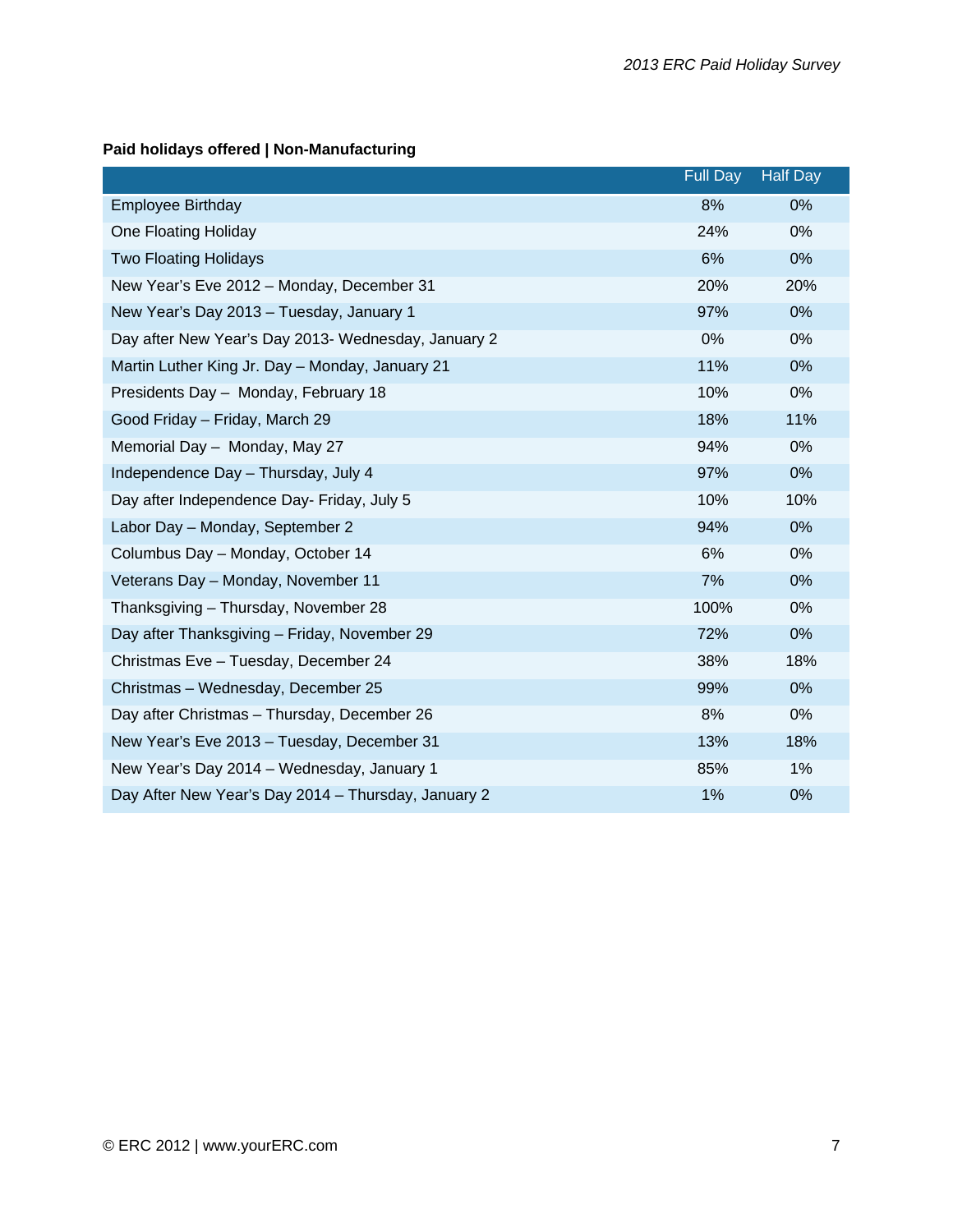#### **Paid holidays offered | Non-Profit**

|                                                     | <b>Full Day</b> | <b>Half Day</b> |
|-----------------------------------------------------|-----------------|-----------------|
| <b>Employee Birthday</b>                            | 5%              | 0%              |
| One Floating Holiday                                | 16%             | 0%              |
| <b>Two Floating Holidays</b>                        | 26%             | 0%              |
| New Year's Eve 2012 - Monday, December 31           | 42%             | 21%             |
| New Year's Day 2013 - Tuesday, January 1            | 100%            | 0%              |
| Day after New Year's Day 2013- Wednesday, January 2 | 0%              | 0%              |
| Martin Luther King Jr. Day - Monday, January 21     | 68%             | 0%              |
| Presidents Day - Monday, February 18                | 32%             | 0%              |
| Good Friday - Friday, March 29                      | 21%             | 0%              |
| Memorial Day - Monday, May 27                       | 100%            | 0%              |
| Independence Day - Thursday, July 4                 | 100%            | 0%              |
| Day after Independence Day- Friday, July 5          | 0%              | 0%              |
| Labor Day - Monday, September 2                     | 100%            | 0%              |
| Columbus Day - Monday, October 14                   | 16%             | 0%              |
| Veterans Day - Monday, November 11                  | 11%             | 0%              |
| Thanksgiving - Thursday, November 28                | 100%            | 0%              |
| Day after Thanksgiving - Friday, November 29        | 68%             | 0%              |
| Christmas Eve - Tuesday, December 24                | 53%             | 16%             |
| Christmas - Wednesday, December 25                  | 100%            | 0%              |
| Day after Christmas - Thursday, December 26         | 5%              | 0%              |
| New Year's Eve 2013 - Tuesday, December 31          | 37%             | 21%             |
| New Year's Day 2014 - Wednesday, January 1          | 95%             | 0%              |
| Day After New Year's Day 2014 - Thursday, January 2 | 0%              | 0%              |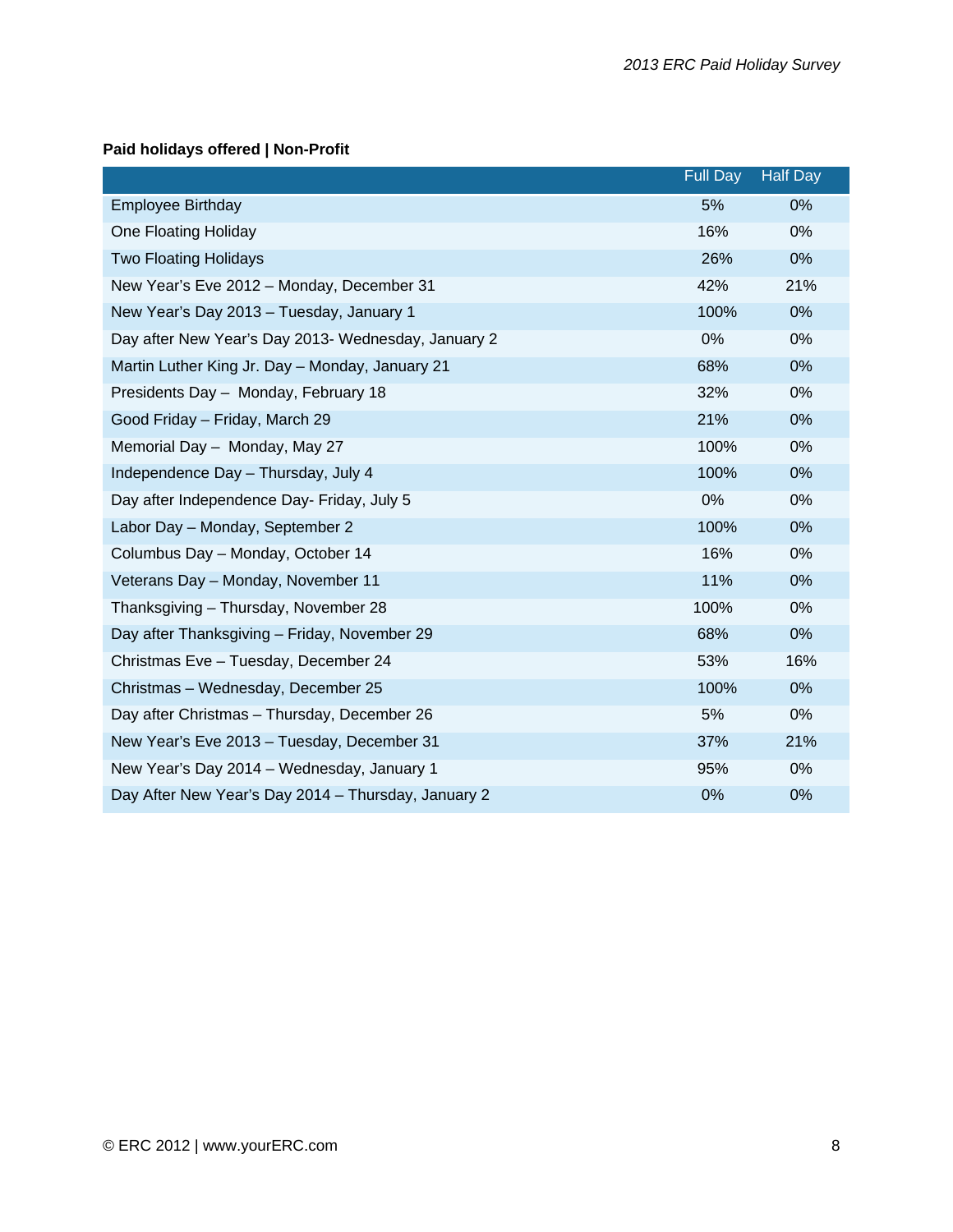## **Paid Holidays Offered– By Organizational Size**

#### **Paid holidays offered | 1-50 employees**

|                                                     | <b>Full Day</b> | <b>Half Day</b> |
|-----------------------------------------------------|-----------------|-----------------|
| <b>Employee Birthday</b>                            | 8%              | $0\%$           |
| One Floating Holiday                                | 28%             | 0%              |
| <b>Two Floating Holidays</b>                        | 13%             | 0%              |
| New Year's Eve 2012 - Monday, December 31           | 36%             | 15%             |
| New Year's Day 2013 - Tuesday, January 1            | 100%            | 0%              |
| Day after New Year's Day 2013- Wednesday, January 2 | 0%              | 0%              |
| Martin Luther King Jr. Day - Monday, January 21     | 18%             | 0%              |
| Presidents Day - Monday, February 18                | 13%             | 0%              |
| Good Friday - Friday, March 29                      | 36%             | 5%              |
| Memorial Day - Monday, May 27                       | 97%             | 0%              |
| Independence Day - Thursday, July 4                 | 100%            | 0%              |
| Day after Independence Day- Friday, July 5          | 8%              | 0%              |
| Labor Day - Monday, September 2                     | 100%            | 0%              |
| Columbus Day - Monday, October 14                   | 8%              | 0%              |
| Veterans Day - Monday, November 11                  | 8%              | 0%              |
| Thanksgiving - Thursday, November 28                | 100%            | 0%              |
| Day after Thanksgiving - Friday, November 29        | 79%             | 0%              |
| Christmas Eve - Tuesday, December 24                | 59%             | 10%             |
| Christmas - Wednesday, December 25                  | 97%             | 0%              |
| Day after Christmas - Thursday, December 26         | 13%             | 0%              |
| New Year's Eve 2013 - Tuesday, December 31          | 26%             | 15%             |
| New Year's Day 2014 - Wednesday, January 1          | 85%             | $0\%$           |
| Day After New Year's Day 2014 - Thursday, January 2 | 3%              | 0%              |
|                                                     |                 |                 |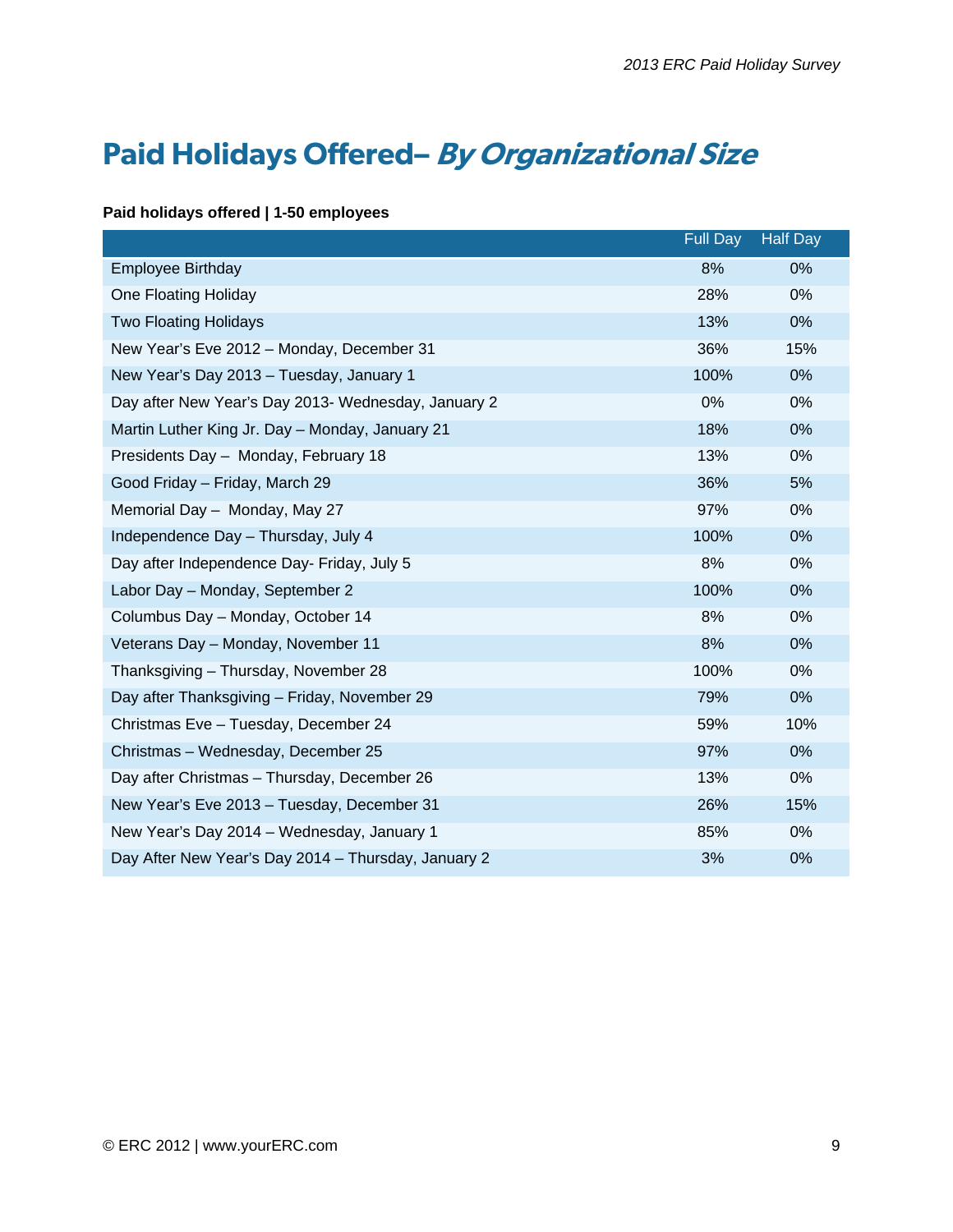#### **Paid holidays offered | 51-200 employees**

|                                                     | <b>Full Day</b> | <b>Half Day</b> |
|-----------------------------------------------------|-----------------|-----------------|
| <b>Employee Birthday</b>                            | 6%              | $0\%$           |
| One Floating Holiday                                | 24%             | 1%              |
| <b>Two Floating Holidays</b>                        | 10%             | 0%              |
| New Year's Eve 2012 - Monday, December 31           | 38%             | 8%              |
| New Year's Day 2013 - Tuesday, January 1            | 97%             | 2%              |
| Day after New Year's Day 2013- Wednesday, January 2 | 2%              | 0%              |
| Martin Luther King Jr. Day - Monday, January 21     | 4%              | 0%              |
| Presidents Day - Monday, February 18                | 5%              | $0\%$           |
| Good Friday - Friday, March 29                      | 44%             | 6%              |
| Memorial Day - Monday, May 27                       | 93%             | 3%              |
| Independence Day - Thursday, July 4                 | 96%             | 3%              |
| Day after Independence Day- Friday, July 5          | 12%             | 0%              |
| Labor Day - Monday, September 2                     | 91%             | 3%              |
| Columbus Day - Monday, October 14                   | 1%              | $0\%$           |
| Veterans Day - Monday, November 11                  | 2%              | 0%              |
| Thanksgiving - Thursday, November 28                | 97%             | 3%              |
| Day after Thanksgiving - Friday, November 29        | 81%             | 3%              |
| Christmas Eve - Tuesday, December 24                | 58%             | 12%             |
| Christmas - Wednesday, December 25                  | 97%             | 2%              |
| Day after Christmas - Thursday, December 26         | 9%              | $0\%$           |
| New Year's Eve 2013 - Tuesday, December 31          | 23%             | 8%              |
| New Year's Day 2014 - Wednesday, January 1          | 83%             | 3%              |
| Day After New Year's Day 2014 - Thursday, January 2 | 3%              | 0%              |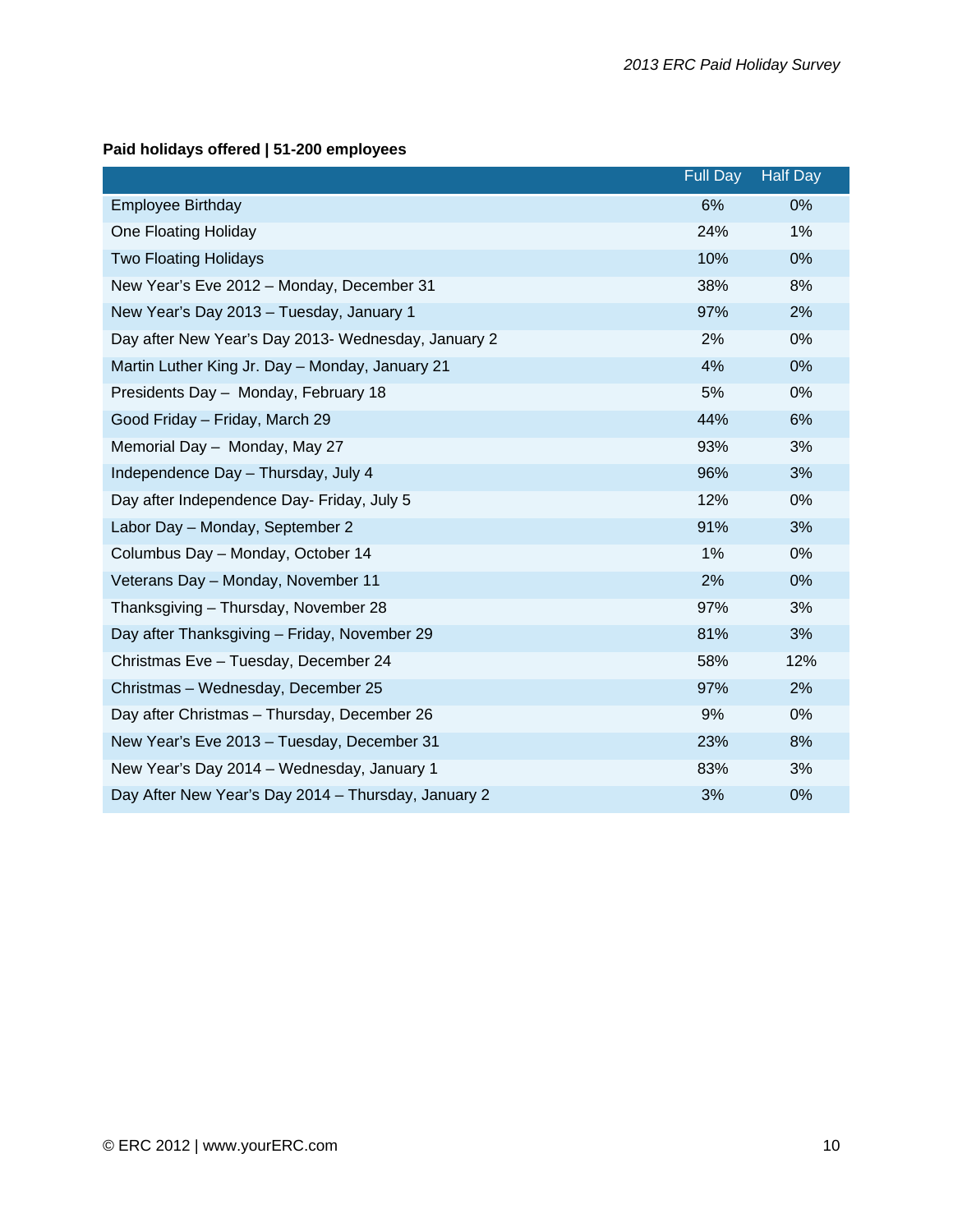#### **Paid holidays offered | 201-500 employees**

|                                                     | <b>Full Day</b> | <b>Half Day</b> |
|-----------------------------------------------------|-----------------|-----------------|
| <b>Employee Birthday</b>                            | 7%              | 0%              |
| One Floating Holiday                                | 28%             | 0%              |
| <b>Two Floating Holidays</b>                        | 10%             | 0%              |
| New Year's Eve 2012 - Monday, December 31           | 48%             | 7%              |
| New Year's Day 2013 - Tuesday, January 1            | 97%             | 0%              |
| Day after New Year's Day 2013- Wednesday, January 2 | 0%              | 0%              |
| Martin Luther King Jr. Day - Monday, January 21     | 14%             | 0%              |
| Presidents Day - Monday, February 18                | 7%              | 0%              |
| Good Friday - Friday, March 29                      | 34%             | 7%%             |
| Memorial Day - Monday, May 27                       | 100%            | 0%              |
| Independence Day - Thursday, July 4                 | 100%            | 0%              |
| Day after Independence Day- Friday, July 5          | 14%             | 0%              |
| Labor Day - Monday, September 2                     | 93%             | 0%              |
| Columbus Day - Monday, October 14                   | 3%              | 0%              |
| Veterans Day - Monday, November 11                  | 3%              | 0%              |
| Thanksgiving - Thursday, November 28                | 100%            | $0\%$           |
| Day after Thanksgiving - Friday, November 29        | 86%             | 0%              |
| Christmas Eve - Tuesday, December 24                | 66%             | 7%              |
| Christmas - Wednesday, December 25                  | 100%            | 0%              |
| Day after Christmas - Thursday, December 26         | 3%              | 0%              |
| New Year's Eve 2013 - Tuesday, December 31          | 31%             | 14%             |
| New Year's Day 2014 - Wednesday, January 1          | 93%             | 0%              |
| Day After New Year's Day 2014 - Thursday, January 2 | 0%              | 0%              |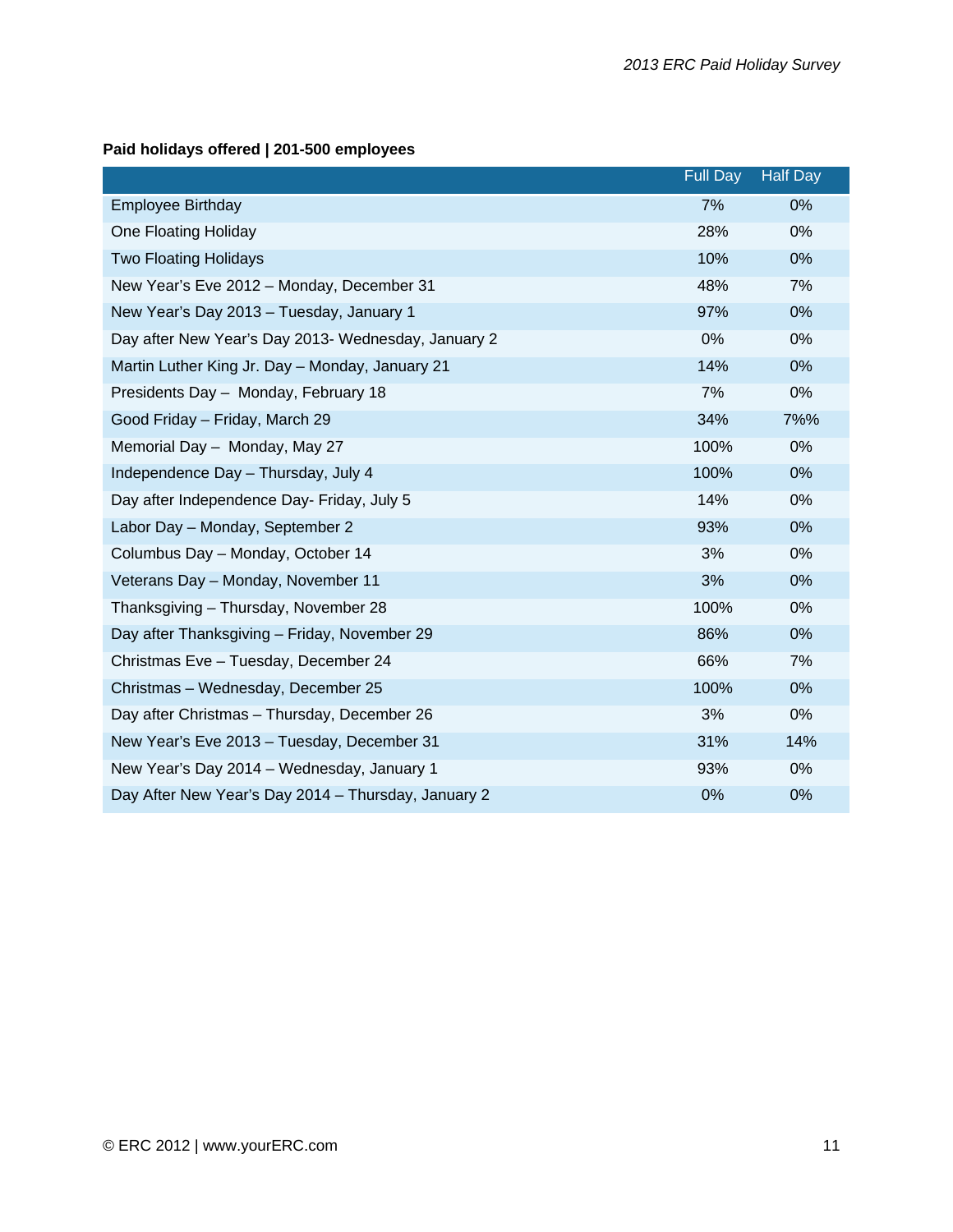#### **Paid holidays offered | Over 500 employees**

|                                                     | <b>Full Day</b> | <b>Half Day</b> |
|-----------------------------------------------------|-----------------|-----------------|
| <b>Employee Birthday</b>                            | 15%             | $0\%$           |
| One Floating Holiday                                | 10%             | 0%              |
| <b>Two Floating Holidays</b>                        | 10%             | 0%              |
| New Year's Eve 2012 - Monday, December 31           | 35%             | 20%             |
| New Year's Day 2013 - Tuesday, January 1            | 100%            | 0%              |
| Day after New Year's Day 2013- Wednesday, January 2 | 30%             | 0%              |
| Martin Luther King Jr. Day - Monday, January 21     | 0%              | 0%              |
| Presidents Day - Monday, February 18                | 15%             | 0%              |
| Good Friday - Friday, March 29                      | 30%             | 5%              |
| Memorial Day - Monday, May 27                       | 95%             | 0%              |
| Independence Day - Thursday, July 4                 | 100%            | 0%              |
| Day after Independence Day- Friday, July 5          | 10%             | 0%              |
| Labor Day - Monday, September 2                     | 100%            | 0%              |
| Columbus Day - Monday, October 14                   | 10%             | 0%              |
| Veterans Day - Monday, November 11                  | 10%             | 0%              |
| Thanksgiving - Thursday, November 28                | 100%            | 0%              |
| Day after Thanksgiving - Friday, November 29        | 65%             | 0%              |
| Christmas Eve - Tuesday, December 24                | 55%             | 15%             |
| Christmas - Wednesday, December 25                  | 100%            | 0%              |
| Day after Christmas - Thursday, December 26         | 15%             | 0%              |
| New Year's Eve 2013 - Tuesday, December 31          | 50%             | 15%             |
| New Year's Day 2014 - Wednesday, January 1          | 75%             | 0%              |
| Day After New Year's Day 2014 - Thursday, January 2 | 0%              | 0%              |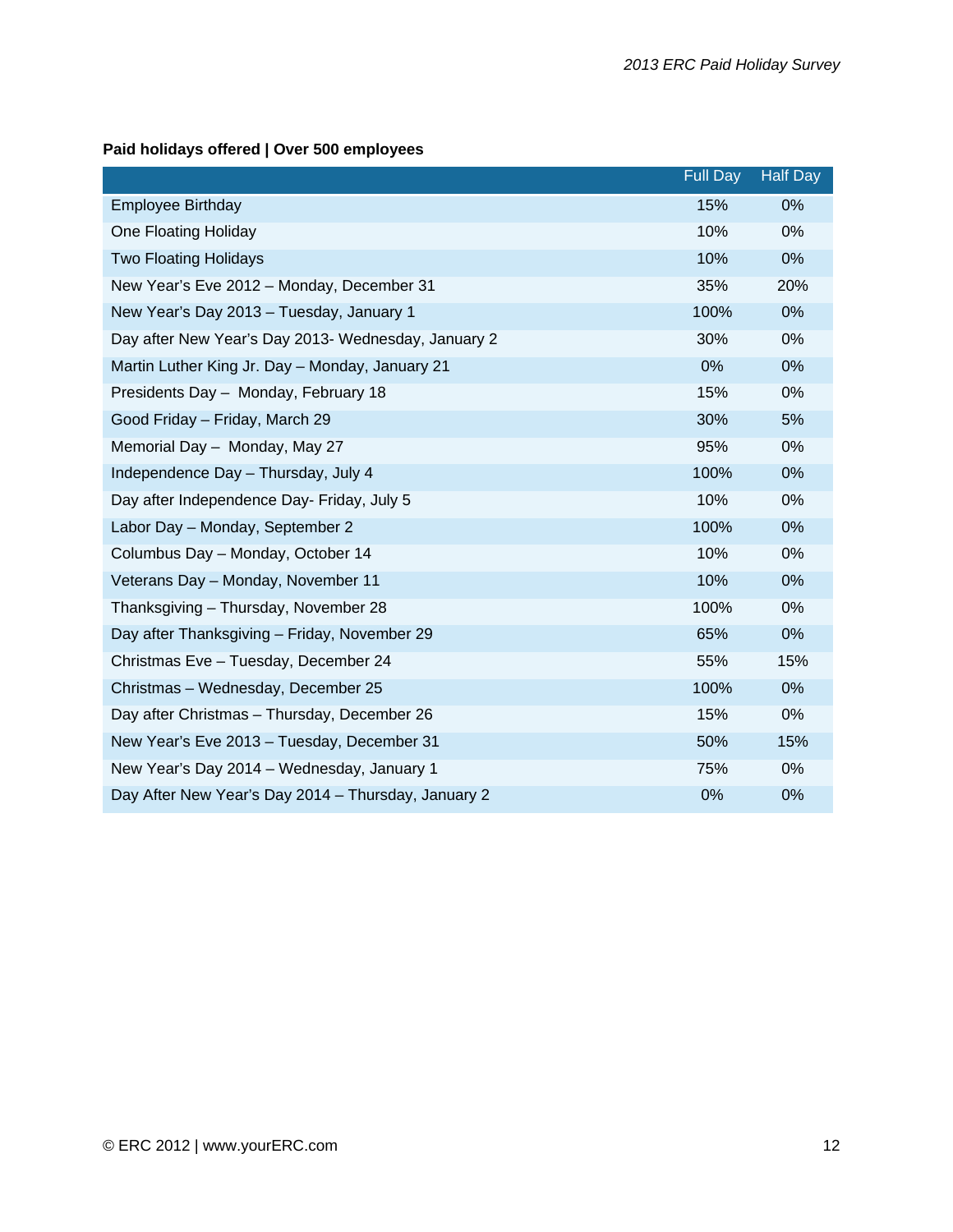## **Special Holidays & Shutdowns**

**Organizations offering any other paid holidays for Christmas in addition to those already specified** 

|                            | Percent |
|----------------------------|---------|
| <b>All Employers</b>       | 2%      |
| <b>Industry</b>            |         |
| Manufacturing              | 4%      |
| Non-Manufacturing          | $0\%$   |
| Non-Profit                 | 0%      |
| <b>Organizational Size</b> |         |
| $1 - 50$                   | 0%      |
| 51-200                     | 2%      |
| 201-500                    | 3%      |
| Over 500                   | 10%     |

#### **Other holidays cited:**

Monday, December 23rd Friday, December  $27<sup>th</sup>$ Monday, December 30<sup>th</sup>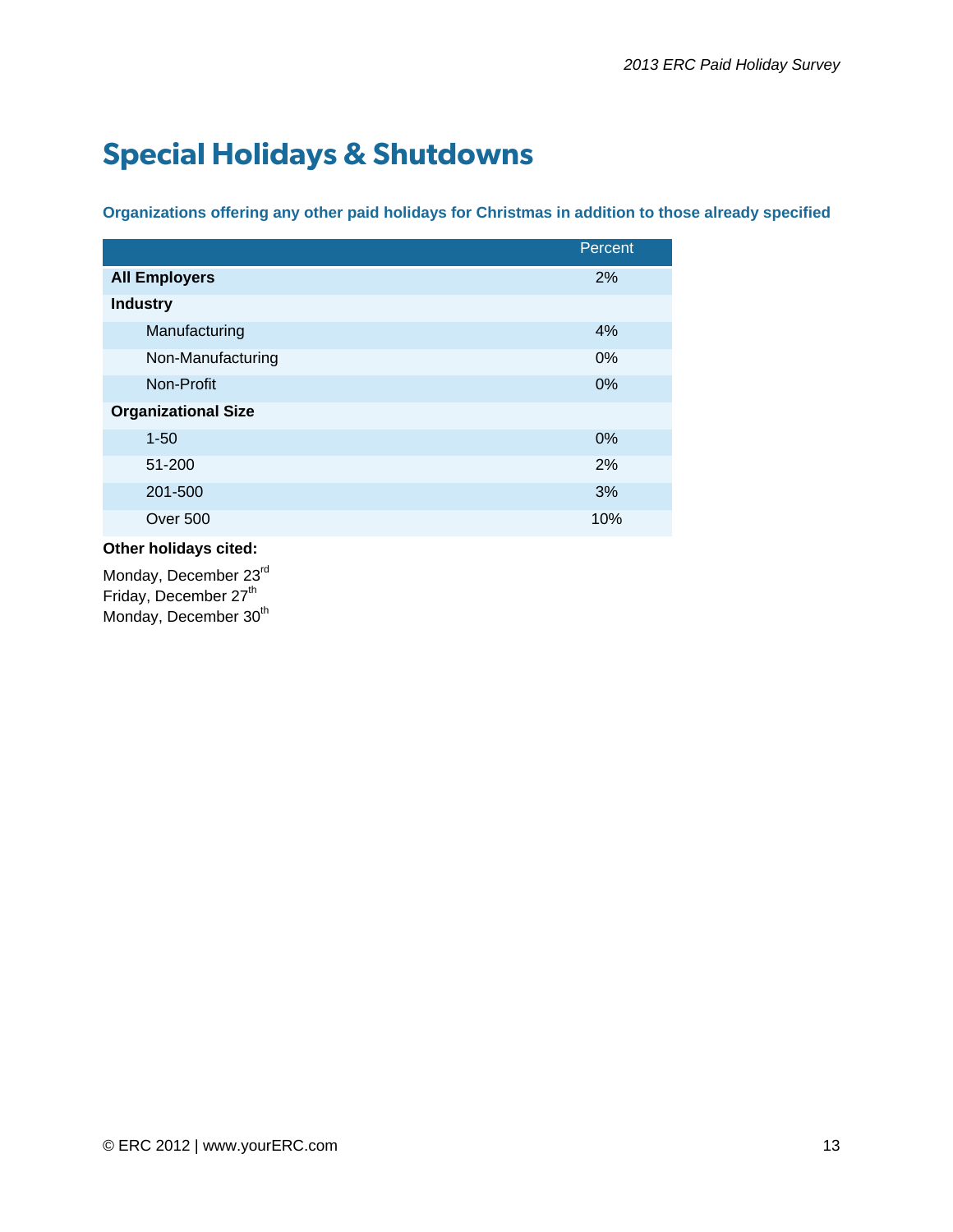|                            | Percent |
|----------------------------|---------|
| <b>All Employers</b>       | 11%     |
| <b>Industry</b>            |         |
| Manufacturing              | 16%     |
| Non-Manufacturing          | 3%      |
| Non-Profit                 | 11%     |
| <b>Organizational Size</b> |         |
| $1 - 50$                   | 5%      |
| 51-200                     | 11%     |
| 201-500                    | 17%     |
| Over 500                   | 15%     |

**Organizations having a shut-down between Christmas and New Year's** 

#### **Christmas and New Year's shut-down dates | Manufacturing**

| <b>Date</b>             | Count |
|-------------------------|-------|
| December 17 - January 6 |       |
| December $23 - 27$      | 1     |
| December $23 - 29$      |       |
| December 23 - January 1 | 3     |
| December $24 - 28$      | 1     |
| December 24 - January 1 | 4     |
| December 24 - January 2 | 1     |
| December $25 - 28$      | 1     |
| December $26 - 30$      | 1     |
| December $26 - 31$      |       |

#### **Christmas and New Year's shut-down dates | Non-Manufacturing**

| <b>Date</b>             | Count <sup>1</sup> |
|-------------------------|--------------------|
| December 24 - January 3 |                    |

#### **Christmas and New Year's shut-down dates | Non-Profit**

| Date                    | Count |
|-------------------------|-------|
| December 24 - January 2 |       |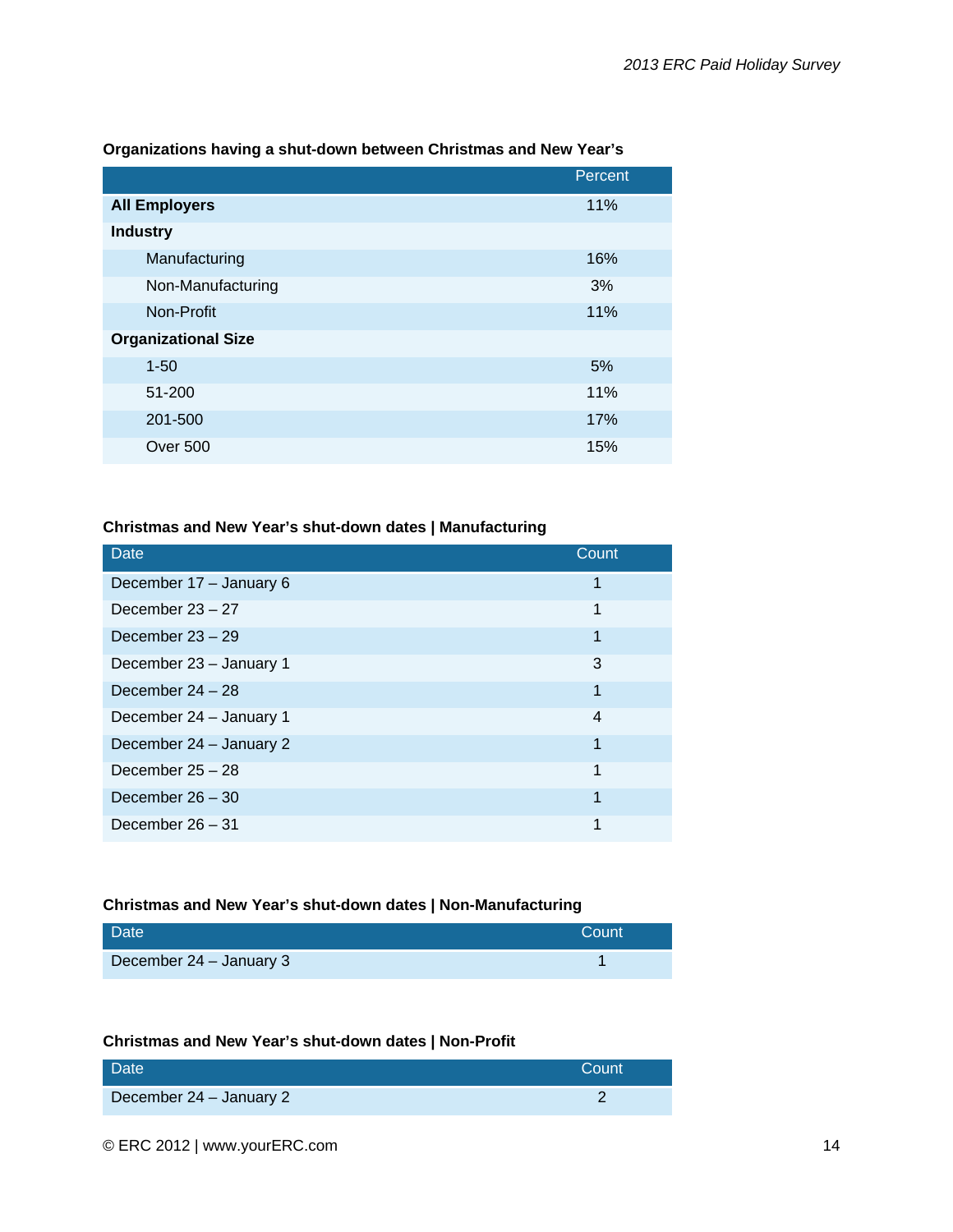#### **Organizations having a summer shut-down**

|                            | Percent |
|----------------------------|---------|
| <b>All Employers</b>       | 3%      |
| <b>Industry</b>            |         |
| Manufacturing              | 5%      |
| Non-Manufacturing          | $0\%$   |
| Non-Profit                 | 0%      |
| <b>Organizational Size</b> |         |
| $1 - 50$                   | $0\%$   |
| 51-200                     | 4%      |
| 201-500                    | 4%      |
| Over 500                   | 5%      |

#### **Summer shut-down dates | Manufacturing**

| Date          | Count |
|---------------|-------|
| July $1-5$    |       |
| July $1 - 19$ |       |

*Note: No summer shut-down dates were specified for non-manufacturing or non-profit respondents.* 

#### **Organizations planning mandatory overtime in 2013**

|                            | Percent |
|----------------------------|---------|
| <b>All Employers</b>       | 34%     |
| <b>Industry</b>            |         |
| Manufacturing              | 47%     |
| Non-Manufacturing          | 17%     |
| Non-Profit                 | 17%     |
| <b>Organizational Size</b> |         |
| $1 - 50$                   | 21%     |
| 51-200                     | 37%     |
| 201-500                    | 45%     |
| Over 500                   | 22%     |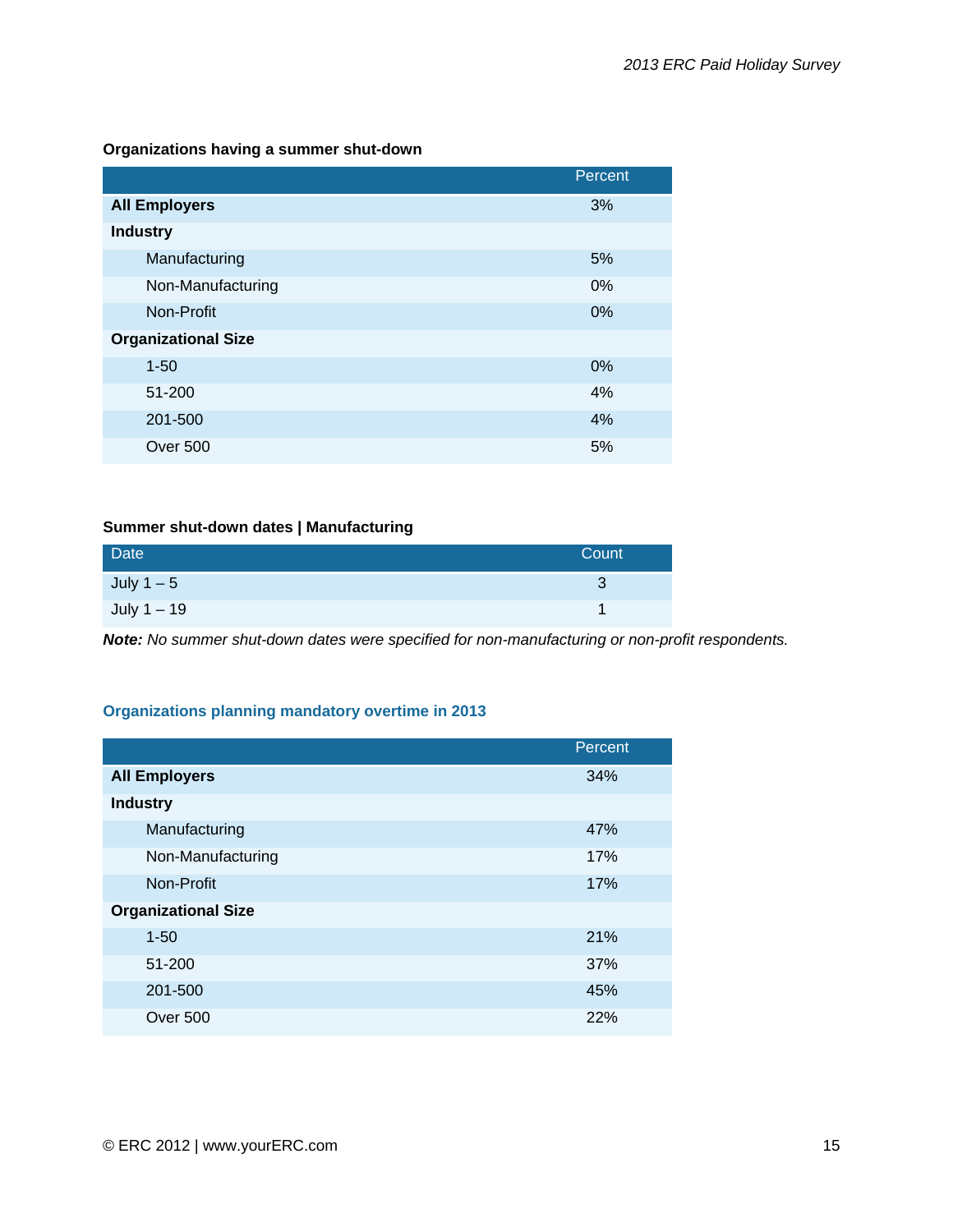## **Respondent Demographics**

Below is a breakdown of the industries and sizes that respondents represent.

|                            | Percent |
|----------------------------|---------|
| <b>Industry</b>            |         |
| Manufacturing              | 55%     |
| Non-Manufacturing          | 35%     |
| Non-Profit                 | 9%      |
| <b>Organizational Size</b> |         |
| $1 - 50$                   | 19%     |
| 51-200                     | 56%     |
| 201-500                    | 14%     |
| Over 500                   | 10%     |